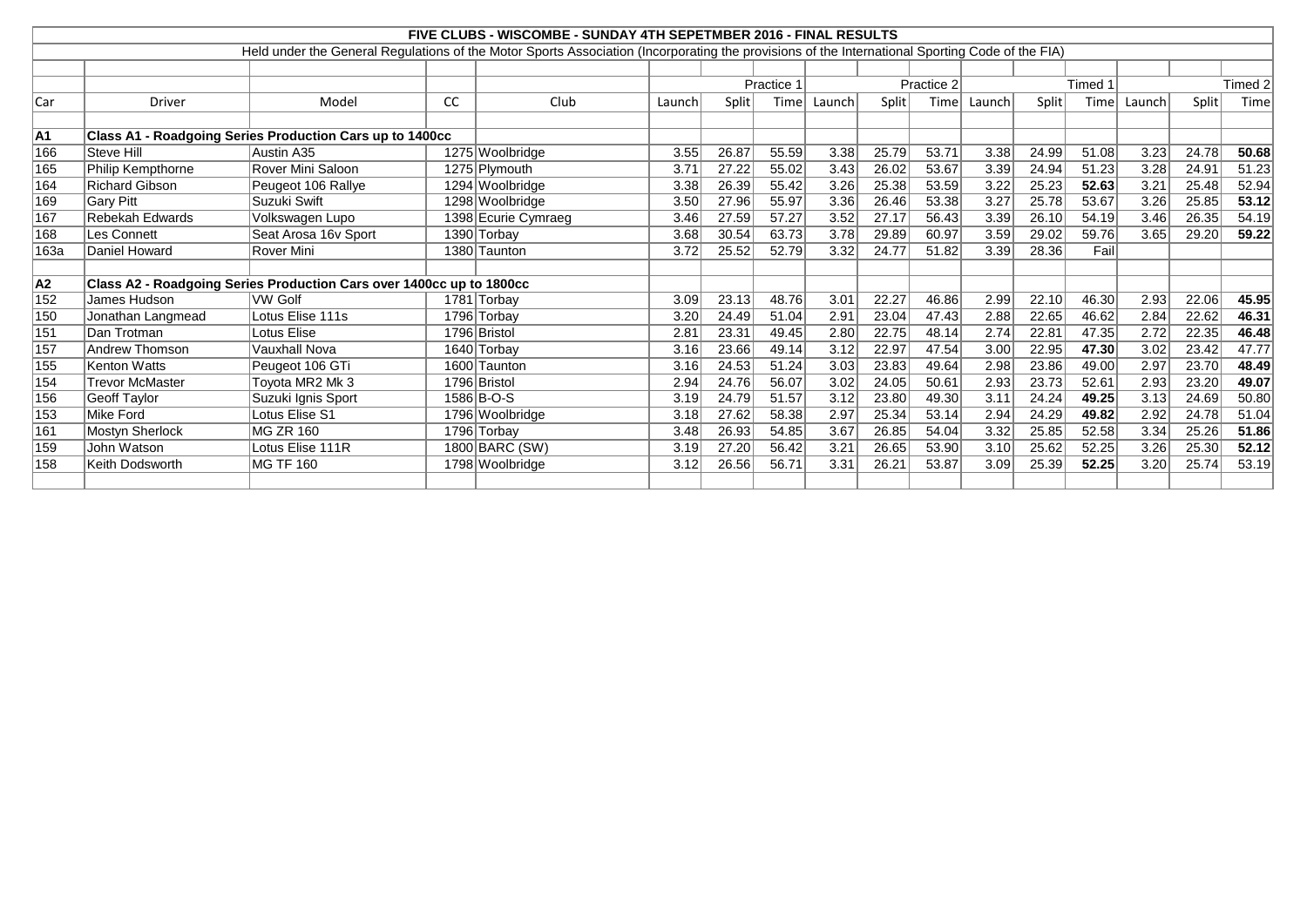|                | FIVE CLUBS - WISCOMBE - SUNDAY 4TH SEPETMBER 2016 - FINAL RESULTS<br>Held under the General Regulations of the Motor Sports Association (Incorporating the provisions of the International Sporting Code of the FIA) |                                                                           |    |                               |        |       |            |                   |       |            |        |       |         |        |              |         |
|----------------|----------------------------------------------------------------------------------------------------------------------------------------------------------------------------------------------------------------------|---------------------------------------------------------------------------|----|-------------------------------|--------|-------|------------|-------------------|-------|------------|--------|-------|---------|--------|--------------|---------|
|                |                                                                                                                                                                                                                      |                                                                           |    |                               |        |       |            |                   |       |            |        |       |         |        |              |         |
|                |                                                                                                                                                                                                                      |                                                                           |    |                               |        |       |            |                   |       |            |        |       |         |        |              |         |
|                |                                                                                                                                                                                                                      |                                                                           |    |                               |        |       | Practice 1 |                   |       | Practice 2 |        |       | Timed 1 |        |              | Timed 2 |
| Car            | Driver                                                                                                                                                                                                               | Model                                                                     | CC | Club                          | Launch | Split | Time       | Launch            | Split | Time       | Launch | Split | Time    | Launch | <b>Split</b> | Time    |
| A <sub>3</sub> |                                                                                                                                                                                                                      | Class A3 - Roadgoing Series Production Cars over 1800cc up to 2600cc      |    |                               |        |       |            |                   |       |            |        |       |         |        |              |         |
| 126            | Anthony Wright                                                                                                                                                                                                       | Audi A3                                                                   |    | 1781 B-O-S                    | 2.88   | 23.05 | 48.19      | 2.49              | 22.01 | 46.24      | 2.31   | 21.47 | 44.99   | 2.38   | 21.27        | 44.51   |
| 109            | Simon Neve                                                                                                                                                                                                           | Mitsubishi Lancer gsr                                                     |    | 2300 Woolbridge               | 2.67   | 22.71 | 47.89      | 2.55              | 22.27 | 46.77      | 2.62   | 22.24 | 46.29   | 2.52   | 21.99        | 46.21   |
| 127            | <b>Richard Trevail</b>                                                                                                                                                                                               | <b>BMW Mini JCW</b>                                                       |    | 1598 Newquay                  | 3.36   | 24.56 | 51.63      | 3.08              | 23.38 | 48.23      | 3.02   | 23.06 | 47.70   | 3.03   | 22.58        | 46.69   |
| 143            | <b>Liam Morris</b>                                                                                                                                                                                                   | Fiat Uno Turbo ie                                                         |    | 1372 Swansea                  | 3.22   | 24.23 | 49.94      | 3.20              | 23.80 | 48.51      | 3.17   | 23.05 | 47.11   | 3.06   | 22.74        | 47.61   |
| 145            | John Cresswell                                                                                                                                                                                                       | Audi S3                                                                   |    | 1800 Taunton                  | 3.10   | 24.24 | 50.63      | 2.76              | 23.15 | 48.28      | 2.76   | 22.94 | 47.66   | 2.85   | 23.03        | 47.78   |
| 131            | <b>Richard Sanders</b>                                                                                                                                                                                               | Ford Escort Mk2                                                           |    | 2000 Plymouth                 | 3.00   | 24.68 | 52.00      | 3.29              | 23.84 | 49.60      | 2.91   | 23.10 | 47.74   | 2.95   | 23.45        | 48.18   |
| 141            | Alexander Smith                                                                                                                                                                                                      | Mazda MX-5                                                                |    | 1999 Bristol                  | 3.09   | 24.66 | 52.10      | 2.90              | 23.90 | 49.75      | 2.96   | 23.60 | 48.77   | 2.89   | 23.37        | 47.97   |
| 130            | Nigel Heard                                                                                                                                                                                                          | Honda Civic Type R                                                        |    | 1998 Camel Vale               | 3.56   | 26.00 | 52.28      | 3.24              | 24.68 | 49.61      | 3.39   | 24.82 | 49.88   | 3.24   | 24.03        | 47.98   |
| 139            | Phil Ludbrook                                                                                                                                                                                                        | Honda S2000 GT                                                            |    | 1997 Woolbridge               | 3.36   | 24.69 | 52.06      | $\overline{3.15}$ | 24.04 | 49.87      | 4.13   | 25.14 | 50.95   | 3.11   | 22.99        | 48.14   |
| 128            | George Koopman                                                                                                                                                                                                       | Honda Integra                                                             |    | 1998 Woolbridge               | 3.67   | 26.01 | 53.19      | 3.15              | 24.09 | 49.56      | 3.12   | 23.42 | 48.25   | 3.03   | 23.54        | 48.50   |
| 138            | Nigel Hodson                                                                                                                                                                                                         | Mazda MX5 Mk2                                                             |    | 1840 Woolbridge               | 3.32   | 25.21 | 52.86      | 3.20              | 24.55 | 51.06      | 3.14   | 24.09 | 49.98   | 3.10   | 24.00        | 49.84   |
| 142            | Robin Dodwell                                                                                                                                                                                                        | Seat Toledo V5                                                            |    | 2324 Torbay                   | 3.27   | 25.21 | 52.55      | 3.22              | 24.89 | 51.03      | 3.19   | 24.41 | 50.28   | 3.18   | 24.02        | 49.92   |
| 136            | Gary Morgan                                                                                                                                                                                                          | Peugot 206 GTi                                                            |    | 1997 Bridgend AC              | 3.45   | 26.35 | 53.47      | 3.43              | 25.30 | 51.53      | 3.44   | 24.57 | 50.23   | 3.38   | 24.57        | 50.69   |
| 134            | Nick Woolacott                                                                                                                                                                                                       | Vauxhall Firenza                                                          |    | 2300 Exeter                   | 3.55   | 26.70 | 56.78      | 3.41              | 25.62 | 53.32      | 3.34   | 25.32 | 52.33   | 3.27   | 24.72        | 51.03   |
| 132            | Wynne Morgan                                                                                                                                                                                                         | <b>Renault Williams Clio</b>                                              |    | 1998 Welsh Sprint & Hillclimb | 3.23   | 27.14 | 55.07      | 3.13              | 25.25 | 51.53      | 3.13   | 24.74 | 51.09   | 3.18   | 25.33        | 52.11   |
| 135            | Lyndon Evans                                                                                                                                                                                                         | Renault Clio                                                              |    | 1998 Brecon                   | 3.35   | 25.82 | 52.77      | 3.27              | 25.32 | 54.34      | 3.50   | 25.15 | 51.64   | 3.34   | 24.92        | 51.26   |
| 147            | Paul Davies                                                                                                                                                                                                          | Renault Clio Sport                                                        |    | 1998 Welsh Sprint & Hillclimb | 3.42   | 27.20 | 56.11      | 3.36              | 25.76 | 52.84      | 3.20   | 24.74 | 51.38   | 3.18   | 24.98        | 51.68   |
| 146            | Andrew Phillips                                                                                                                                                                                                      | Peugeot 205 GTi                                                           |    | 1900 Exeter                   | 3.99   | 28.03 | 57.28      | $\overline{3.53}$ | 25.21 | 52.41      | 3.27   | 25.62 | 52.49   | 3.30   | 24.17        | 51.71   |
| 139a           | <b>Babs Ludbrook</b>                                                                                                                                                                                                 | Honda S2000 GT                                                            |    | 1997 Woolbridge               | 4.06   | 29.27 | 59.40      | 3.48              | 26.64 | 55.47      | 3.27   | 26.06 | 52.43   | 3.36   | 25.43        | 52.57   |
| 140            | lan Barnes                                                                                                                                                                                                           | Mazda MX5                                                                 |    | 1840 Bristol                  | 3.85   | 27.97 | 58.54      | 3.56              | 27.01 | 57.29      | 3.62   | 26.78 | 54.64   | 3.45   | 26.43        | 53.94   |
| 137            | Simon Pollock                                                                                                                                                                                                        | Toyota MR2 GT MK2                                                         |    | 1998 Taunton                  | 3.47   | 27.16 | 57.95      | 3.62              | 26.68 | 55.53      | 3.33   | 26.42 | Fail    | 3.35   | 26.87        | 57.13   |
| 144            | <b>Krystle Dunmore</b>                                                                                                                                                                                               | Seat Leon Cupra                                                           |    | 1800 Taunton                  | 3.86   | 34.33 | 71.11      | 3.71              | 30.35 | 61.48      | 3.62   | 28.66 | 58.58   | 3.57   | 28.49        | 57.30   |
|                |                                                                                                                                                                                                                      |                                                                           |    |                               |        |       |            |                   |       |            |        |       |         |        |              |         |
| A4             |                                                                                                                                                                                                                      | <b>Class A4 - Roadgoing Series Production Cars over 2600cc</b>            |    |                               |        |       |            |                   |       |            |        |       |         |        |              |         |
| 121            | Stephen Moore                                                                                                                                                                                                        | Mitsubishi Evo 6                                                          |    | 2000 BARC                     | 2.83   | 22.80 | 47.71      | 2.51              | 21.46 | 43.84      | 2.41   | 20.68 | 42.41   | 2.40   | 20.53        | 42.67   |
| 110            | <b>Jack Ellis</b>                                                                                                                                                                                                    | Subaru Impreza                                                            |    | 2000 Plymouth                 | 2.79   | 22.68 | 47.76      | 2.61              | 21.40 | 44.29      | 2.36   | 20.47 | 42.54   | 2.35   | 20.58        | 42.74   |
| 111            | Roy Bray                                                                                                                                                                                                             | <b>Ford Escort Cosworth</b>                                               |    | 1993 Woolbridge               | 2.75   | 22.98 | 47.40      | 2.60              | 22.28 | 45.50      | 2.42   | 20.97 | 43.97   | 2.39   | 21.17        | 43.88   |
| 112            | Martyn Glover                                                                                                                                                                                                        | Mitsubishi Evo 4 RS                                                       |    | 1998 Torbay                   | 2.55   | 21.98 | 46.58      | 2.58              | 21.20 | 44.43      | 2.43   | 20.94 | 44.12   | 2.45   | 20.90        | 44.03   |
| 110a           | Nick Ellis                                                                                                                                                                                                           | Subaru Impreza                                                            |    | 2000 Plymouth                 | 2.93   | 23.41 | 48.21      | 2.69              | 22.62 | 46.28      | 2.40   | 21.82 | 44.90   | 2.45   | 21.72        | 44.33   |
| 114            | Michael Potter                                                                                                                                                                                                       | Subaru WRX RA                                                             |    | 2700 B-O-S                    | 3.02   | 24.32 | 50.41      | 2.69              | 22.99 | 48.18      | 2.74   | 23.22 | 47.18   | 2.63   | 22.59        | 47.03   |
| 124            | Anthony Shearman                                                                                                                                                                                                     | Ford Focus                                                                |    | 2295 Bristol                  | 2.61   | 23.77 | 49.31      | 2.60              | 23.73 | 48.61      | 2.58   | 23.46 | 48.18   | 2.59   | 24.92        | 55.32   |
| 117            | <b>Terry Hedley</b>                                                                                                                                                                                                  | <b>BMW 328I Sport Coupe</b>                                               |    | 2793 Woolbridge               | 3.38   | 25.82 | 54.36      | 3.18              | 23.77 | 50.29      | 3.08   | 23.93 | 49.52   | 3.00   | 22.95        | 48.46   |
| 118            | Dan Hawkins                                                                                                                                                                                                          | Porsche 911                                                               |    | 3196 Torbay                   | 3.22   | 25.28 | 53.64      | 2.91              | 23.45 | 48.68      | 2.77   | 23.11 | 48.50   | 2.74   | 23.67        | 49.29   |
| 122            | Amber Temple Hughes                                                                                                                                                                                                  | Subaru Impreza                                                            |    | 2000 Plymouth                 | 2.79   | 25.37 | 53.19      | 2.56              | 23.95 | 49.76      | 2.47   | 23.25 | 49.03   | 2.43   | 23.74        | 48.60   |
| 115a           | Ross Stone                                                                                                                                                                                                           | Porsche 911                                                               |    | 2700 Bristol                  | 3.20   | 25.81 | 53.55      | 3.10              | 24.73 | 53.33      | 2.93   | 24.06 | 50.28   | 2.97   | 23.61        | 48.80   |
| 116            | <b>Gary Dawkins</b>                                                                                                                                                                                                  | BMW M3                                                                    |    | 3200 Woolbridge               | 3.42   | 26.20 | 53.42      | 3.32              | 24.27 | 49.63      | 3.20   | 23.84 | 49.28   | 3.29   | 24.30        | 52.62   |
| 119            | Gordon Hick                                                                                                                                                                                                          | Seat Leon Cupra 280                                                       |    | 1984 Ecurie Cymraeg           | 3.53   | 26.97 | 54.04      | 3.38              | 25.95 | 52.20      | 3.77   | 25.54 | 51.95   | 3.29   | 24.95        | 50.41   |
| 115            | Chris Stone                                                                                                                                                                                                          | Porsche 911                                                               |    | 2700 Bristol                  | 3.02   | 26.03 | 54.45      | 2.93              | 24.84 | 51.31      | 2.81   | 24.89 | 50.97   | 3.01   | 25.50        | 51.82   |
| 117a           | Jane Hibbert                                                                                                                                                                                                         | <b>BMW 328I Sport Coupe</b>                                               |    | 2793 Woolbridge               | 3.96   | 29.85 | 63.24      | 3.57              | 27.89 | 58.06      | 3.18   | 25.59 | 53.04   | 3.15   | 25.27        | 52.25   |
| 123            | John Moyce                                                                                                                                                                                                           | Audi TT                                                                   |    | 3200 Woolbridge               | 3.25   | 28.17 | 57.68      | 3.16              | 27.12 | 55.91      | 3.32   | 26.86 | 54.48   | 3.26   | 26.76        | 55.98   |
|                |                                                                                                                                                                                                                      |                                                                           |    |                               |        |       |            |                   |       |            |        |       |         |        |              |         |
| <b>B1</b>      |                                                                                                                                                                                                                      | Class B1 - Roadgoing Specialist Production Cars. Car engines up to 1400cc |    |                               |        |       |            |                   |       |            |        |       |         |        |              |         |
| 83             | Chris Davis                                                                                                                                                                                                          | Lotus Seven series 2                                                      |    | 1025 Southsea                 | 3.59   | 27.90 | 58.68      | 3.37              | 27.04 | Fail       | 4.71   | 28.55 | 58.84   | 3.29   | 27.33        | 56.76   |
|                |                                                                                                                                                                                                                      |                                                                           |    |                               |        |       |            |                   |       |            |        |       |         |        |              |         |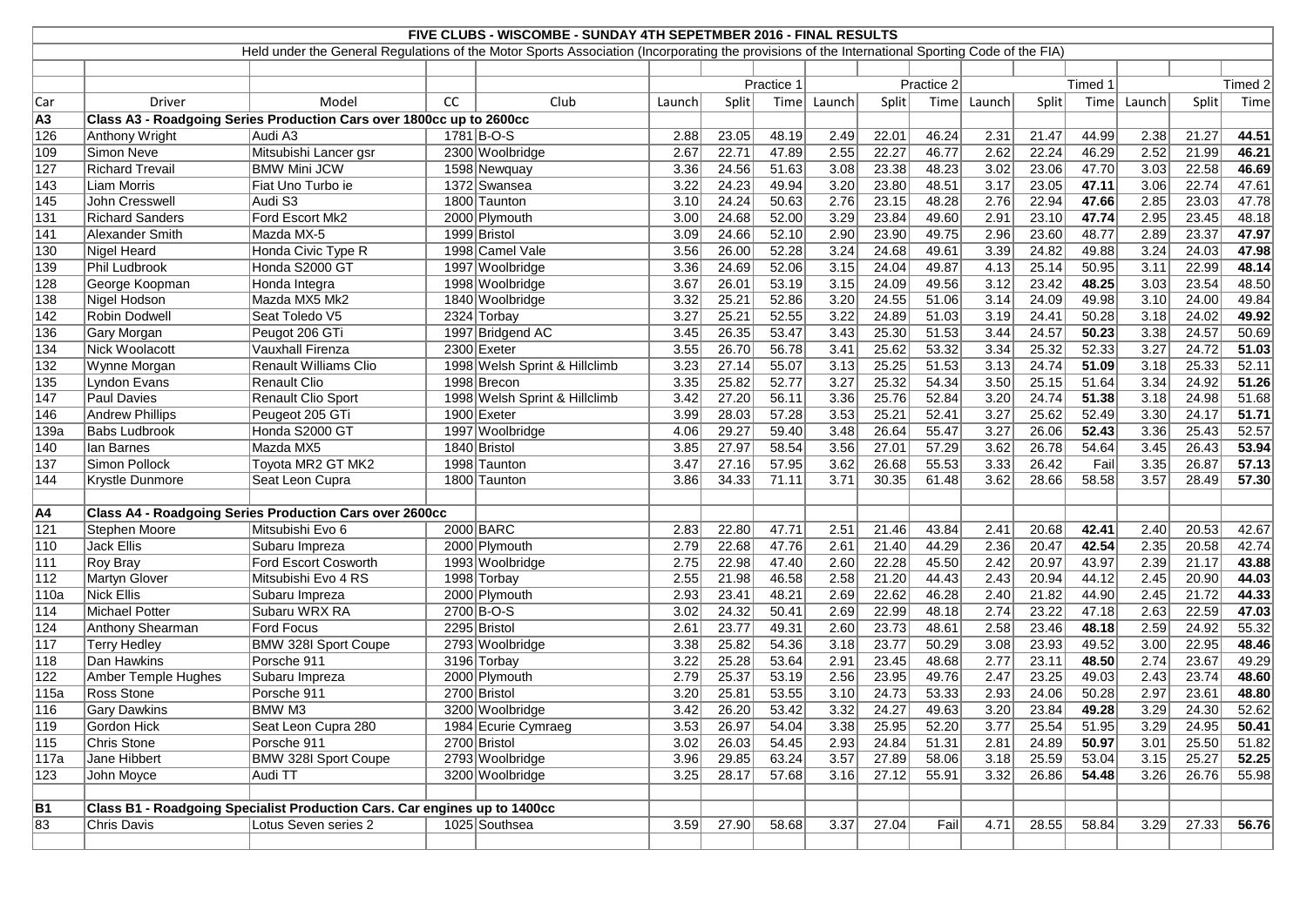|                                                                                                                                                 | FIVE CLUBS - WISCOMBE - SUNDAY 4TH SEPETMBER 2016 - FINAL RESULTS           |                                                                             |    |                               |            |       |       |                   |            |       |        |         |         |        |              |       |
|-------------------------------------------------------------------------------------------------------------------------------------------------|-----------------------------------------------------------------------------|-----------------------------------------------------------------------------|----|-------------------------------|------------|-------|-------|-------------------|------------|-------|--------|---------|---------|--------|--------------|-------|
| Held under the General Regulations of the Motor Sports Association (Incorporating the provisions of the International Sporting Code of the FIA) |                                                                             |                                                                             |    |                               |            |       |       |                   |            |       |        |         |         |        |              |       |
|                                                                                                                                                 |                                                                             |                                                                             |    |                               |            |       |       |                   |            |       |        |         |         |        |              |       |
|                                                                                                                                                 |                                                                             |                                                                             |    |                               | Practice 1 |       |       |                   | Practice 2 |       |        | Timed 1 | Timed 2 |        |              |       |
| Car                                                                                                                                             | Driver                                                                      | Model                                                                       | CC | Club                          | Launch     | Split | Time  | Launch            | Split      | Time  | Launch | Split   | Time    | Launch | <b>Split</b> | Time  |
| <b>B2</b>                                                                                                                                       | Class B2 - Roadgoing Specialist Production Cars. Car engines over 1400cc up |                                                                             |    |                               |            |       |       |                   |            |       |        |         |         |        |              |       |
| $\overline{77}$                                                                                                                                 | lan Ingleheart                                                              | Westfield SE                                                                |    | 1700 Plymouth                 | 3.16       | 22.28 | 47.53 | 2.79              | 20.61      | 43.65 | 2.99   | 20.62   | 43.08   | 2.82   | 20.64        | 42.94 |
| 79                                                                                                                                              | Keith Hazell                                                                | Sylva Striker                                                               |    | 1600 Farnborough & District   | 3.67       | 25.70 | 52.42 | 3.06              | 23.37      | 47.95 | 3.06   | 23.36   | 48.10   | 3.21   | 23.13        | 47.45 |
| 78                                                                                                                                              | Roger Coote                                                                 | Ginetta G4                                                                  |    | 1796 Torbay                   | 3.26       | 25.68 | 53.61 | 3.06              | 23.84      | 49.55 | 2.77   | 23.05   | 47.51   | 2.79   | 23.97        | 48.58 |
|                                                                                                                                                 |                                                                             |                                                                             |    |                               |            |       |       |                   |            |       |        |         |         |        |              |       |
| <b>B3</b>                                                                                                                                       |                                                                             | Class B3 - Roadgoing Specialist Production Cars. Car engines over 1800cc an |    |                               |            |       |       |                   |            |       |        |         |         |        |              |       |
| 69                                                                                                                                              | <b>Andrew Forsyth</b>                                                       | Westfield Megabusa                                                          |    | 1300 Woolbridge               | 2.87       | 21.67 | 45.60 | 2.80              | 20.83      | 43.19 | 2.63   | 20.60   | 42.46   | 2.71   | 20.50        | 42.14 |
| 71                                                                                                                                              | Adrian Lewis                                                                | <b>Westfield Megabusa</b>                                                   |    | 1300 Woodbridge               | 2.91       | 24.15 | 49.40 | 2.91              | 22.94      | 46.70 | 2.78   | 21.84   | 43.91   | 2.66   | 21.93        | 44.37 |
| 70                                                                                                                                              | Andy Cawsey                                                                 | <b>Westfield SE Widebody</b>                                                |    | 1998 Torbay                   | 3.36       | 23.65 | 47.85 | 2.88              | 22.16      | 45.34 | 2.78   | 21.54   | 44.23   | 2.80   | 21.41        | 44.05 |
| $\overline{72}$                                                                                                                                 | Jim Faulkner                                                                | <b>Westfield Sports</b>                                                     |    | 2000 Woolbridge               | 3.02       | 24.10 | 50.49 | 2.96              | 23.50      | 48.76 | 2.88   | 22.96   | 47.72   | 2.95   | 23.31        | 48.07 |
|                                                                                                                                                 |                                                                             |                                                                             |    |                               |            |       |       |                   |            |       |        |         |         |        |              |       |
| C1                                                                                                                                              |                                                                             | Class C1 - Modified Limited Production Cars up to 1400cc                    |    |                               |            |       |       |                   |            |       |        |         |         |        |              |       |
| 63                                                                                                                                              | <b>Ben Bonfield</b>                                                         | Austin Mini                                                                 |    | 1380 Taunton                  | 3.00       | 22.29 | 47.54 | 2.92              | 21.33      | 45.29 | 2.86   | 21.13   | 43.88   | 2.82   | 21.12        | 43.83 |
| 65                                                                                                                                              | Christopher Crocker                                                         | Austin Mini                                                                 |    | 1380 Torbay                   | 3.06       | 23.65 | 49.76 | 2.89              | 21.76      | 45.65 | 2.98   | 22.09   | 45.97   | 2.91   | 21.90        | 45.53 |
| 64                                                                                                                                              | Peter Blomfield                                                             | Peugeot 205                                                                 |    | 1360 Plymouth                 | 3.01       | 24.06 | 49.80 | 2.95              | 22.44      | 47.10 | 2.92   | 22.23   | 46.26   | 2.85   | 22.19        | 45.74 |
| 66                                                                                                                                              | Peter Webster                                                               | Morris Cooper S                                                             |    | 1330 Truro & District         | 3.01       | 25.20 | 51.25 | 2.94              | 23.11      | 48.20 | 2.87   |         | Fail    | 2.88   | 22.92        | 47.38 |
| 65a                                                                                                                                             | Paul Crocker                                                                | Austin Mini                                                                 |    | 1380 Torbay                   | 3.09       | 25.07 | 53.59 | 2.96              | 23.46      | 49.41 | 2.99   | 22.86   | 47.91   | 2.91   | 23.77        | 49.44 |
|                                                                                                                                                 |                                                                             |                                                                             |    |                               |            |       |       |                   |            |       |        |         |         |        |              |       |
| C <sub>2</sub>                                                                                                                                  |                                                                             | Class C2 - Modified Limited Production Cars over 1400cc up to 1800cc        |    |                               |            |       |       |                   |            |       |        |         |         |        |              |       |
| $\overline{52}$                                                                                                                                 | <b>Russell Tout</b>                                                         | Ford Fiesta                                                                 |    | 1700 Torbay                   | 2.98       | 23.05 | 48.60 | 2.89              | 21.71      | 45.33 | 2.79   | 21.05   | 43.95   | 2.80   | 20.87        | 43.41 |
| 52a                                                                                                                                             | Gerald Tout                                                                 | Ford Fiesta                                                                 |    | 1700 Torbay                   | 2.96       | 22.65 | 47.82 | 2.82              | 21.87      | 45.97 | 2.82   | 21.59   | 44.47   | 2.83   | 21.20        | 43.91 |
| $\overline{53}$                                                                                                                                 | <b>Andy Stoddart</b>                                                        | Vauxhall Nova                                                               |    | 1600 Torbay                   | 3.17       | 22.74 | 47.95 | 3.09              | 22.33      | 46.75 | 3.08   | 21.78   | 45.40   | 3.08   | 22.10        | 45.31 |
| $\overline{55}$                                                                                                                                 | <b>Matthew Pratt</b>                                                        | Peugeot 106                                                                 |    | 1600 Torbay                   | 3.29       | 24.46 | 51.34 | 3.10              | 23.45      | 48.73 | 2.99   | 23.04   | 47.97   | 2.94   | 22.95        | 47.31 |
| 56                                                                                                                                              | Jon Bligh                                                                   | Peugeot 205                                                                 |    | 1600 Torbay                   | 3.16       | 38.41 | 76.76 | 3.11              | 23.76      | 49.16 | 3.13   | 23.29   | 48.61   | 3.11   | 23.38        | 47.88 |
| 59                                                                                                                                              | Martyn Ferris                                                               | Renault 5 Turbo                                                             |    | 1397 Swansea                  | 3.38       | 25.21 | 52.00 | $\overline{3.26}$ | 24.45      | 50.34 | 3.69   | 26.79   | 53.18   | 3.19   | 23.68        | 48.44 |
| $\overline{58}$                                                                                                                                 | Luke Gibson                                                                 | Citroen Saxo VTS                                                            |    | 1596 Torbay                   | 3.08       | 24.51 | 51.69 | 2.96              | 23.99      | 49.95 | 2.97   | 23.67   | 49.68   | 2.91   | 23.47        | 49.12 |
| <b>56a</b>                                                                                                                                      | <b>Tom Dring</b>                                                            | Peugeot 205 GTI                                                             |    | 1600 Torbay                   | 3.22       | 25.70 | 54.20 | 3.14              | 25.40      | 52.47 | 3.06   | 24.33   | 49.88   | 3.02   | 24.05        | 49.65 |
| 60                                                                                                                                              | Duncan Beer                                                                 | Ford Escort Mk 3                                                            |    | 1600 Torbay                   | 3.59       | 26.14 | 54.90 | $\overline{3.51}$ | 25.66      | 52.74 | 3.49   | 25.57   | 52.88   | 3.50   | 25.37        | 52.37 |
| 61                                                                                                                                              | Naomi Poole                                                                 | Ford Escort                                                                 |    | 1600 B-O-S                    | 3.71       | 28.22 | 59.43 | 3.79              | 28.71      | 59.02 | 3.49   | 26.84   | 55.75   | 3.51   | 26.96        | 59.28 |
|                                                                                                                                                 |                                                                             |                                                                             |    |                               |            |       |       |                   |            |       |        |         |         |        |              |       |
| C3                                                                                                                                              |                                                                             | <b>Class C3 - Modified Limited Production Cars over 1800cc</b>              |    |                               |            |       |       |                   |            |       |        |         |         |        |              |       |
| 43                                                                                                                                              | Jason Tunnicliffe                                                           | Peugeot 205                                                                 |    | $2100 B-O-S$                  | 2.94       | 22.94 | 48.57 | 2.90              | 20.99      | 43.55 | 2.83   | 20.22   | 42.10   | 2.76   | 19.78        | 42.86 |
| 45                                                                                                                                              | Jonathan Williamson                                                         | Porsche 911 Carrera                                                         |    | $3200 B-O-S$                  | 2.57       | 22.47 | 48.20 | 2.48              | 21.81      | 45.88 | 2.39   | 21.41   | 44.73   | 2.41   | 21.14        | 44.09 |
| 49                                                                                                                                              | Paul Meadows                                                                | Peugeot 205 GTi                                                             |    | 1900 Welsh Sprint & Hillclimb | 3.81       | 25.87 | 53.25 | $\overline{3.61}$ | 25.21      | 51.59 | 3.45   | 24.27   | 50.10   | 3.31   | 24.09        | 49.29 |
| 47                                                                                                                                              | Paul Slade                                                                  | Jaguar E-type                                                               |    | 3800 BARC                     | 3.33       | 25.96 | 55.59 | 3.23              | 24.68      | 51.34 | 3.04   | 24.16   | 49.81   | 2.95   | 24.26        | 49.82 |
| 46                                                                                                                                              | <b>Thomas Mace</b>                                                          | Triumph TR6                                                                 |    | 2500 TR Register              | 4.22       | 33.09 | 66.00 | 3.41              | 30.75      | 61.80 | 3.65   | 30.52   | 61.34   | 3.61   | 30.17        | 60.70 |
|                                                                                                                                                 |                                                                             |                                                                             |    |                               |            |       |       |                   |            |       |        |         |         |        |              |       |
| <sub>C4</sub>                                                                                                                                   |                                                                             | Class C4 - Modified Specialist Production Cars. Car engines and M/C engines |    |                               |            |       |       |                   |            |       |        |         |         |        |              |       |
| 40                                                                                                                                              | Paul Reynolds                                                               | Caterham 7                                                                  |    | 996 Woolbridge                | 2.98       | 21.45 | 45.49 | 2.63              | 19.99      | 41.99 | 2.53   | 19.46   | 40.59   | 2.69   | 19.44        | 39.99 |
| 37a                                                                                                                                             | Geoff Blake                                                                 | <b>Westfield SEiW</b>                                                       |    | 1998 Woolbridge               | 3.09       | 23.05 | 48.84 | 2.97              | 21.82      | 45.64 | 2.84   | 20.57   | 42.66   | 2.87   | 20.61        | 42.45 |
| 39                                                                                                                                              | Andrew Read                                                                 | Westfield SEW                                                               |    | 1720 Plymouth                 | 2.82       | 22.91 | 50.52 | 2.76              | 21.27      | 44.45 | 2.63   | 20.71   | 43.12   | 2.63   | 20.30        | 42.68 |
| 38                                                                                                                                              | Jan Yeo                                                                     | Westfield SEi                                                               |    | 1796 Torbay                   | 3.07       | 22.95 | 48.34 | 3.00              | 22.32      | 46.50 | 3.03   | 22.13   | 45.82   | 2.95   | 22.87        | 46.30 |
| $\overline{37}$                                                                                                                                 | Graham Blake                                                                | <b>Westfield SEiW</b>                                                       |    | 1998 Woolbridge               | 3.19       | 24.96 | 52.14 | 3.05              | 23.18      | 47.73 | 3.01   | 22.45   | 46.13   | 3.01   | 22.46        | 45.89 |
| 38a                                                                                                                                             | David Yeo                                                                   | Westfield SEi                                                               |    | 1796 Torbay                   | 3.28       | 24.29 | 50.49 | 3.02              | 23.49      | 49.01 | 2.94   | 23.38   | 47.92   | 2.98   | 23.11        | 47.67 |
| 41                                                                                                                                              | <b>Andrew Hurle</b>                                                         | Sylva Phoenix                                                               |    | 1962 Bristol                  | 3.47       | 25.98 | 53.97 | 3.17              | 24.79      | 50.37 | 2.97   | 24.02   | 49.65   | 3.05   | 24.14        | 48.75 |
|                                                                                                                                                 |                                                                             |                                                                             |    |                               |            |       |       |                   |            |       |        |         |         |        |              |       |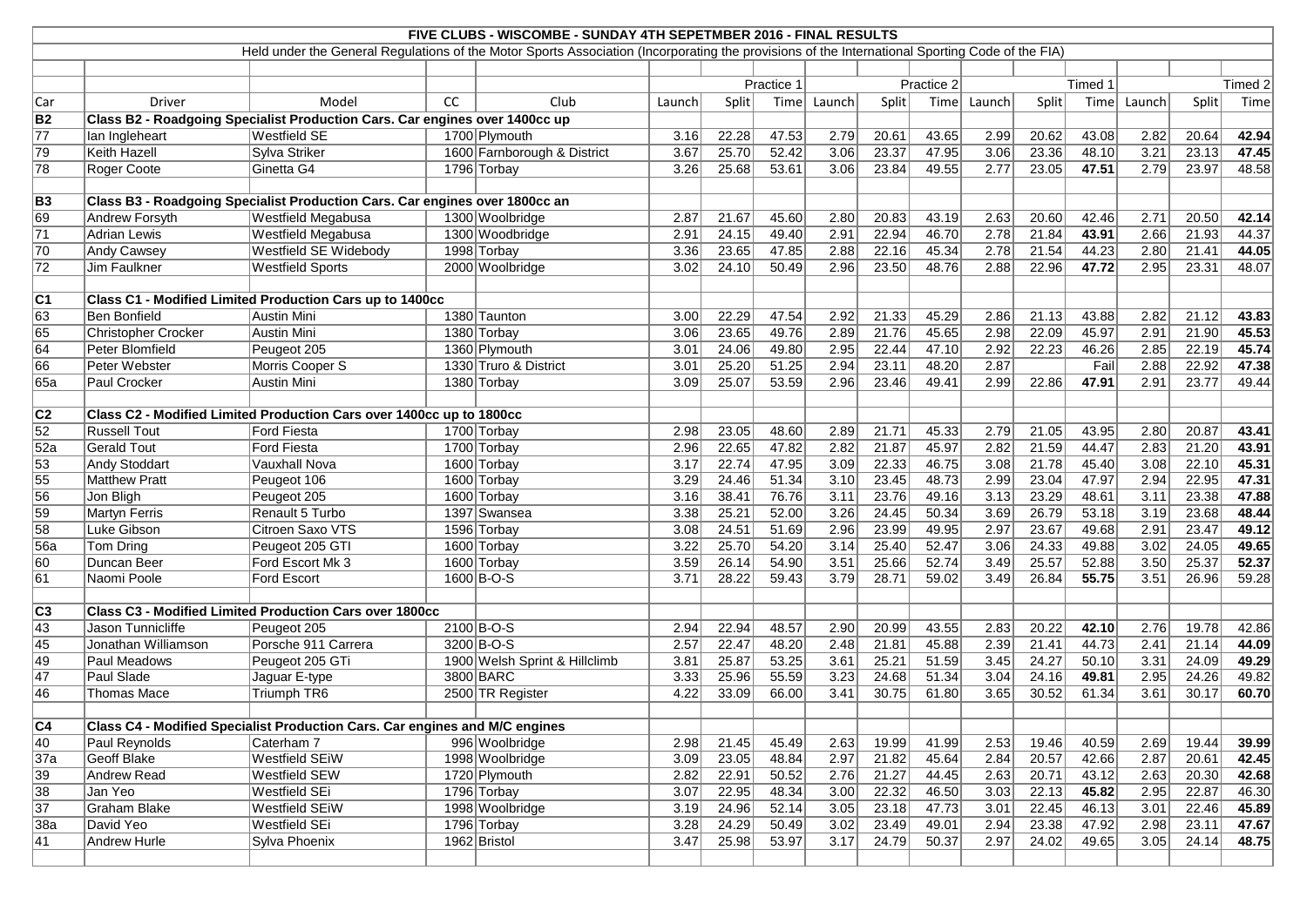|                 | FIVE CLUBS - WISCOMBE - SUNDAY 4TH SEPETMBER 2016 - FINAL RESULTS |                                                                                                                                                 |    |                                    |        |       |            |                |       |                |        |              |         |        |         |       |  |
|-----------------|-------------------------------------------------------------------|-------------------------------------------------------------------------------------------------------------------------------------------------|----|------------------------------------|--------|-------|------------|----------------|-------|----------------|--------|--------------|---------|--------|---------|-------|--|
|                 |                                                                   | Held under the General Regulations of the Motor Sports Association (Incorporating the provisions of the International Sporting Code of the FIA) |    |                                    |        |       |            |                |       |                |        |              |         |        |         |       |  |
|                 |                                                                   |                                                                                                                                                 |    |                                    |        |       |            |                |       |                |        |              |         |        |         |       |  |
|                 |                                                                   |                                                                                                                                                 |    |                                    |        |       | Practice 1 |                |       | Practice 2     |        |              | Timed 1 |        | Timed 2 |       |  |
| Car             | Driver                                                            | Model                                                                                                                                           | cc | Club                               | Launch | Split | Time       | Launch         | Split | Time           | Launch | Split        | Time    | Launch | Split   | Time  |  |
| D1              | Class D1 - Sports Libre Cars up to 1800cc                         |                                                                                                                                                 |    |                                    |        |       |            |                |       |                |        |              |         |        |         |       |  |
| 33              | <b>Stewart Lillington</b>                                         | Radical SR4                                                                                                                                     |    | 1164 Windwhistle                   | 2.67   | 20.70 | 45.32      | 2.61           | 20.08 | 44.45          | 2.56   | 19.59        | 41.82   | 2.51   | 20.52   | 43.81 |  |
| 35              | James Tearle                                                      | Ginetta G12                                                                                                                                     |    | 1137 British Automobile Racing Clu | 2.80   | 23.44 | 48.32      | 2.61           | 21.70 | 44.93          | 2.57   | 21.00        | 43.49   | 2.56   | 21.74   | 45.75 |  |
| 35a             | David Tearle                                                      | Ginetta G12                                                                                                                                     |    | 1137 BARC (SW)                     | 2.84   | 23.86 | 50.20      | 2.71           | 22.16 | 46.90          | 2.55   | 21.64        | 45.52   | 2.48   | 21.76   | 45.93 |  |
| 34              | Luke Trotman                                                      | Mallock Mk18b                                                                                                                                   |    | 1200 Bristol                       | 2.72   | 21.02 | 44.05      | 2.59           | 20.27 | 42.03          | 2.50   |              | fail    |        |         |       |  |
|                 |                                                                   |                                                                                                                                                 |    |                                    |        |       |            |                |       |                |        |              |         |        |         |       |  |
| D <sub>2</sub>  | Class D2 - Sports Libre Cars over 1800cc                          |                                                                                                                                                 |    |                                    |        |       |            |                |       |                |        |              |         |        |         |       |  |
| 29              | Doug Bennett                                                      | sylva striker                                                                                                                                   |    | 2300 Plymouth                      | 2.95   | 21.71 | 44.87      | 2.80           | 19.86 | 40.78          | 2.67   | 19.34        | 39.96   | 2.69   | 20.52   | 43.80 |  |
| 30              | John Reed                                                         | Ford Anglia 105E                                                                                                                                |    | 2900 Torbay                        | 3.41   | 26.14 | 54.31      | 3.23           | 24.26 | 50.42          | 3.14   | 24.22        | 50.05   | 3.23   | 24.82   | 51.00 |  |
|                 |                                                                   |                                                                                                                                                 |    |                                    |        |       |            |                |       |                |        |              |         |        |         |       |  |
| D <sub>3</sub>  | <b>Class D3 - Rally Cars</b>                                      |                                                                                                                                                 |    |                                    |        |       |            |                |       |                |        |              |         |        |         |       |  |
| 103             | <b>Tim Porter</b>                                                 | Darrian T90                                                                                                                                     |    | $2000 B-O-S$                       | 3.53   | 24.94 | 50.73      | 3.05           | 23.03 | 47.17          | 2.88   | 21.75        | 45.12   | 2.84   | 22.04   | 45.39 |  |
| 105             | Chris Jones                                                       | Ford Escort MK2                                                                                                                                 |    | 1998 Silverton                     | 3.09   | 24.98 | 52.01      | 3.06           | 24.56 | 49.94          | 2.96   | 23.31        | 47.85   | 2.94   | 23.26   | 47.71 |  |
| 104             | Chris Elston                                                      | Ford Escort                                                                                                                                     |    | 2000 Exeter                        | 3.53   | 25.74 | 53.49      | 3.41           | 24.22 | 49.99          | 3.24   | 23.78        | 48.96   | 3.14   | 24.41   | 50.24 |  |
| 106a            | <b>Tony Phillips</b>                                              | Vauxhall Nova                                                                                                                                   |    | 1396 B-O-S                         | 3.91   | 27.05 | 54.53      | 3.28           | 24.29 | 50.18          | 3.27   | 23.66        | 49.08   | 3.22   | 23.68   | 49.33 |  |
| 106             | <b>David Phillips</b>                                             | Vauxhall Nova                                                                                                                                   |    | 1396 Burnham on Sea                | 3.45   | 25.23 | 51.86      | 3.20           | 24.29 | 50.06          | 3.16   | 25.30        | 51.08   | 3.20   | 24.11   | 49.40 |  |
| 107             | Wyn Edwards                                                       | Renault Clio Cup                                                                                                                                |    | 1998 Gwendraeth Valley             | 3.78   | 26.95 | 54.23      | 3.39           | 25.09 | 51.56          | 3.45   | 25.13        | 50.82   | 3.50   | 25.47   | 51.61 |  |
|                 |                                                                   |                                                                                                                                                 |    |                                    |        |       |            |                |       |                |        |              |         |        |         |       |  |
| <b>DW</b>       | <b>Class DW - DEWS Speed Series Class</b>                         |                                                                                                                                                 |    |                                    |        |       |            |                |       |                |        |              |         |        |         |       |  |
| 92              | <b>Derek Kessell</b>                                              | Maguire Mini Cooper 'S'                                                                                                                         |    | 1360 DEWS                          | 2.94   | 23.07 | 47.74      | 2.82           | 22.10 | 45.92          | 2.77   | 21.50        | 44.10   | 2.74   | 21.63   | 44.81 |  |
| 97              | <b>Graham Gonzalez</b>                                            | Austin Mini                                                                                                                                     |    | 1380 DEWS                          | 3.04   | 24.03 | 49.32      | 2.98           | 22.74 | 46.78          | 2.91   | 22.43        | 46.01   | 2.91   | 22.65   | 46.26 |  |
| 95              | <b>Steve Harris</b>                                               | Vauxhall Corsa                                                                                                                                  |    | 1800 DEWS                          | 3.38   | 24.82 | 51.23      | 3.21           | 23.27 | 47.98          | 3.13   | 22.83        | 47.05   | 3.14   | 23.04   | 47.28 |  |
| 94              | Nigel Samson                                                      | <b>Austin Mini</b>                                                                                                                              |    | 1380 DEWS                          | 3.29   | 24.36 | 50.98      | 3.17           | 23.53 | 48.57          | 3.20   | 23.64        | 47.94   | 3.19   | 23.10   | 47.47 |  |
| 96              | Stephen Wareham                                                   | Morris Mini                                                                                                                                     |    | 1330 DEWS                          | 3.65   | 26.36 | 53.53      | 3.37           | 24.73 | 50.29          | 3.27   | 24.13        | 50.21   | 3.26   | 23.68   | 48.47 |  |
| 98              | Rob Still                                                         | Morris Mini                                                                                                                                     |    | 1275 DEWS                          | 3.42   | 25.63 | 51.98      | 3.63           | 25.31 | 51.44          | 3.39   | 24.66        | 50.00   | 3.39   | 24.25   | 49.65 |  |
| 99              | Jonathan Hobbs                                                    | peugeot 106 Rallye                                                                                                                              |    | 1600 DEWS                          | 3.21   | 25.56 | 52.50      | 3.07           | 24.65 | 50.97          | 3.12   | 24.78        | 53.33   | 3.18   | 24.81   | 50.94 |  |
| 100             | Nicholas Symes                                                    | Rover Mini                                                                                                                                      |    | 1293 DEWS                          | 4.10   | 27.65 | 55.12      | 3.54           | 25.59 | 52.15          | 3.33   | 24.45        | 52.16   | 3.88   | 25.05   | 51.17 |  |
| 101             | David Hobbs                                                       | Rover Mini                                                                                                                                      |    | 1300 DEWS                          | 3.37   | 26.34 | 53.91      | 3.50           | 25.51 | 53.05          | 3.28   | 25.23        | 51.36   | 3.21   | 25.41   | 51.72 |  |
|                 |                                                                   |                                                                                                                                                 |    |                                    |        |       |            |                |       |                |        |              |         |        |         |       |  |
| E1              | <b>Class E1 - Racing Cars up to 1100cc</b>                        |                                                                                                                                                 |    |                                    |        |       |            |                |       |                |        |              |         |        |         |       |  |
| $\overline{26}$ | James Gibson                                                      | OMS Hornet                                                                                                                                      |    | 999 Woolbridge                     | 2.88   | 21.48 | 46.40      | $\boxed{2.55}$ |       | $19.67$ 41.82  |        | $2.57$ 19.38 | 40.81   | 2.71   | 19.90   | 42.29 |  |
| 28              | Murray Wakeham                                                    | OMS CF96                                                                                                                                        |    | 1000 BARC (SW)                     | 2.92   | 21.79 | 46.46      | 2.96           | 20.96 | 43.52          | 2.87   | 20.62        | 41.66   | 3.13   | 21.12   | 42.74 |  |
| 28a             | Alan Joy                                                          | OMS CF 96                                                                                                                                       |    | 1000 BARC (SW)                     | 3.04   | 22.89 | 46.58      | 2.89           | 21.10 | 43.60          | 2.79   | 20.89        | 42.16   | 2.92   | 20.60   | 42.06 |  |
| 25              | <b>Gregory Barton</b>                                             | Empire 00                                                                                                                                       |    | 999 Woolbridge                     | 2.77   | 22.20 | 47.18      | 2.61           | 20.90 | 44.20          | 2.47   | 20.24        | 42.34   | 2.56   | 20.29   | 43.48 |  |
|                 |                                                                   |                                                                                                                                                 |    |                                    |        |       |            |                |       |                |        |              |         |        |         |       |  |
| E <sub>2</sub>  | Class E2 - Racing Cars over 1100cc up to 1600cc                   | <b>OMS 2000M</b>                                                                                                                                |    |                                    |        |       |            |                |       |                |        |              |         |        |         |       |  |
| 19              | Mike Lee<br>Simon Clemow                                          |                                                                                                                                                 |    | 1585 Woolbridge                    | 2.94   | 20.16 | 42.36      | 2.75           | 19.11 | 40.08          | 2.78   | 18.62        | 38.73   | 2.70   | 19.09   | 40.55 |  |
| 21              |                                                                   | Force PT                                                                                                                                        |    | 1400 Bristol                       | 2.62   | 20.62 | 44.44      | 2.44           | 19.41 | 40.93<br>44.94 | 2.38   | 19.03        | 39.91   | 2.67   | 19.86   | 41.74 |  |
| 21a             | Dave Greenslade                                                   | Force PT                                                                                                                                        |    | 1400 Bristol                       | 2.89   | 22.38 | 48.09      | 2.58           | 21.04 |                | 2.47   | 20.14        | 42.24   | 2.52   | 19.73   | 41.35 |  |
|                 |                                                                   |                                                                                                                                                 |    |                                    |        |       |            |                |       |                |        |              |         |        |         |       |  |